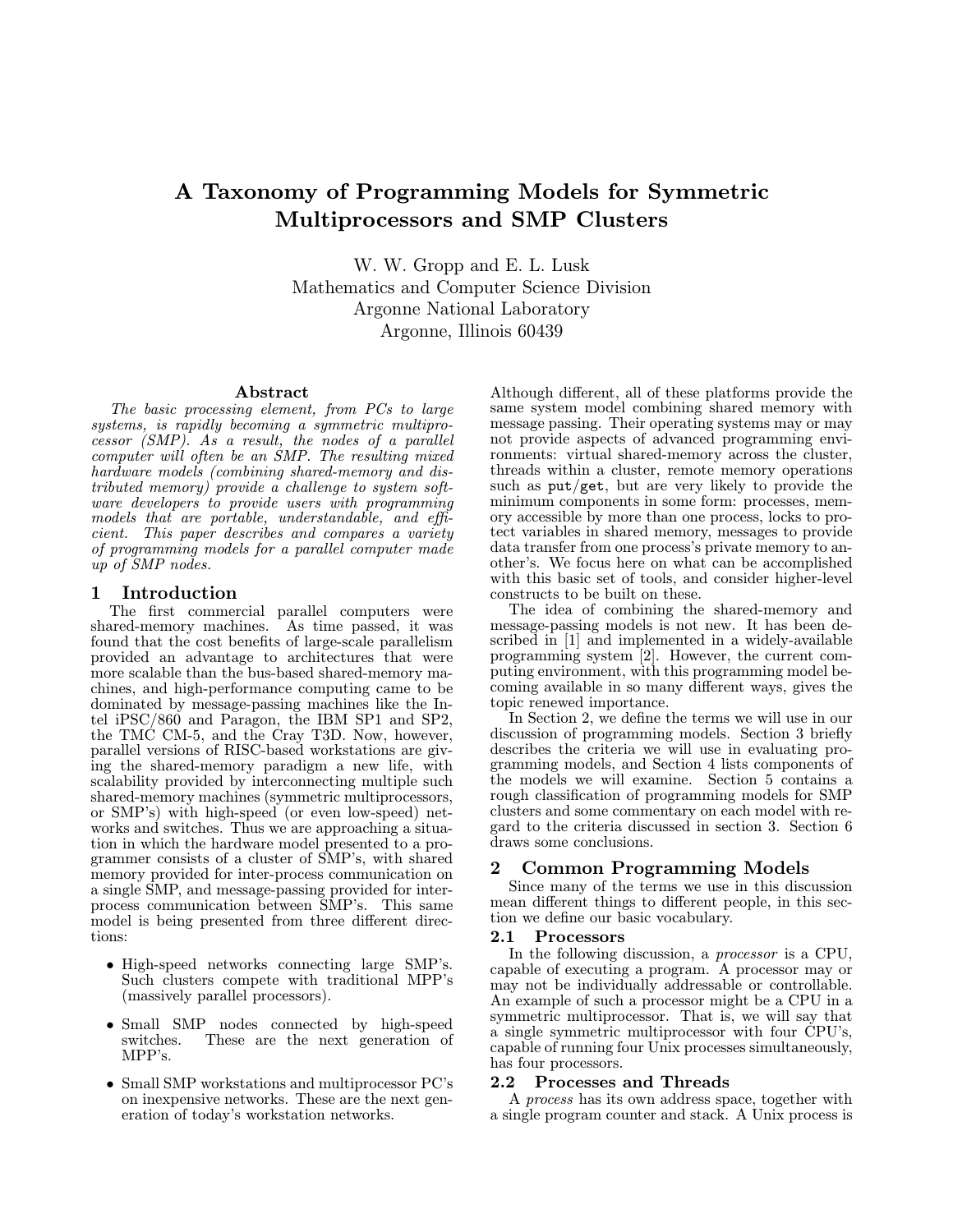a good example. A single process may contain multiple threads. A thread has its own stack and program counter, but shares the rest of memory with other threads in the same process. On shared-memory machines, there is often a way for processes to obtain a pointer to a block of memory that is shared with other processes, although such mechanisms are highly nonstandard. Conversely, there is a way for threads to acquire private memory. The Posix "pthread" standard provides a standard, portable way to do this, although not all thread systems are Posix-compliant.

Processes are scheduled for execution on a single processor by the operating system. The cost of switching execution on that processor from one process to another is generally considered to be large, because of the cost of changing address spaces. Threads are scheduled within a single process with a variety of methods, which differ in cost on different systems, depending on whether they are scheduled by the operating system or not. Thread scheduling may be entirely under user control, whereas process scheduling is in general not under user control. Since the address space need not be changed, the cost of switching threads within a process is generally considered to be low.

An important thread-scheduling issue is whether a system call blocks only the calling thread or the entire process. (Of course it may block all threads on some system calls but not others.) This is a crucial issue for the interaction of message-passing libraries and thread libraries. A convenient programming technique is to fork a thread to perform a blocking receive while other threads continue to execute. For this to work, it is essential that the blocking receive operation not block the entire process. In addition, the thread must become dispatchable when the receive completes. Thus, useful thread libraries cannot be completely independent of the message-passing system, I/O system, or other parts of the operating system, such as some "user threads" packages are. Unfortunately, a thread library can be POSIX compliant without the important feature that system calls block only the calling thread, not all threads in the calling process. Therefore it is often difficult to tell from system documentation whether this feature is present or not, and experimentation is required.

Any comparison of processes with threads must take into account both the different memory models and the different scheduling mechanisms.

Processes are typically scheduled independently. Gang scheduling refers to scheduling sets of processes simultaneously. Gang scheduling is important for performance if synchronization among the processes occurs. Without it, message-passing latency or the delay required to obtain a lock may be "unnaturally" increased because the other process has been swapped out in order to execute another user's process. Threads belonging to a single process are in some sense automatically gang-scheduled when the number of threads is less than the number of processors, since the unit of scheduling by the operating system is normally the process.

## 2.3 Message Passing

By message passing we mean the transfer of data between processes (and in some cases, between threads) by send/receive operations, in which both processes must participate in the transfer. Thus we explicitly do not include "active" messages or remotememory copy operations, which can be carried out by a single process. We will discuss these operations, which are likely to be provided in some form on SMP clusters of the near future, but we do not consider them (yet) to be part of the message-passing model. They are not part of the Message Passing Interface (MPI) standard, as defined by [3]. They may be included, however, in an extended version of MPI [4].

#### 2.4 Shared Memory

By shared memory we mean the capability of multiple processes to access the same memory location. Under ordinary circumstances, for example, Unix processes have completely separate address spaces. However, many systems with shared-memory hardware (and some without) provide a mechanism whereby certain addresses are accessible to more than one process. A relatively cumbersome and incomplete mechanism has long been provided in the Unix context via System V shared-memory operations (shmget, shmat) or by mmap. Various vendors have also provided their own mechanisms (such as SGI's "shared arenas").

It is also possible to provide a single address space shared by all processes. An example is provided by the SGI sproc system call, which can "fork" a set of processes that share all memory. The normal Unix fork copies memory, which is then not shared<sup>1</sup>. Processes in this situation behave much like threads, since they share all memory. There is little agreement on standards for this model, with renders it not portable. By virtual shared memory we mean the provision of this model on distributed memory machines. A variety of techniques have been proposed for doing this efficiently.

In order to coordinate access to shared memory by multiple processes, some form of locks must be provided. These also are typically non-portable. Locks can come in a variety of types (spinlocks, exponential back-off, etc.), and can be used to construct higher-level synchronization mechanisms, such as semaphores, barriers, and monitors. Little standardization has occurred on the form of these operations, although the msemaphores defined by OSF are available on more than one platform (at least KSR, Convex, and IBM). Locks may involve system calls (with the resulting expense) or may be achieved with low-level memory operations.

For some programmers, the "shared memory" model means that compiler directives control the parallelism available in certain loop, particularly if data locality has been controlled by other compiler directives. This is particularly attractive in Fortran, which has no explicit memory model containing the notion of address. Such compiler directives have only recently

<sup>1</sup>A variant is vfork, which is expected to copy only on use. In some Unix's, however, such as IBM's AIX, vfork is exactly the same as fork.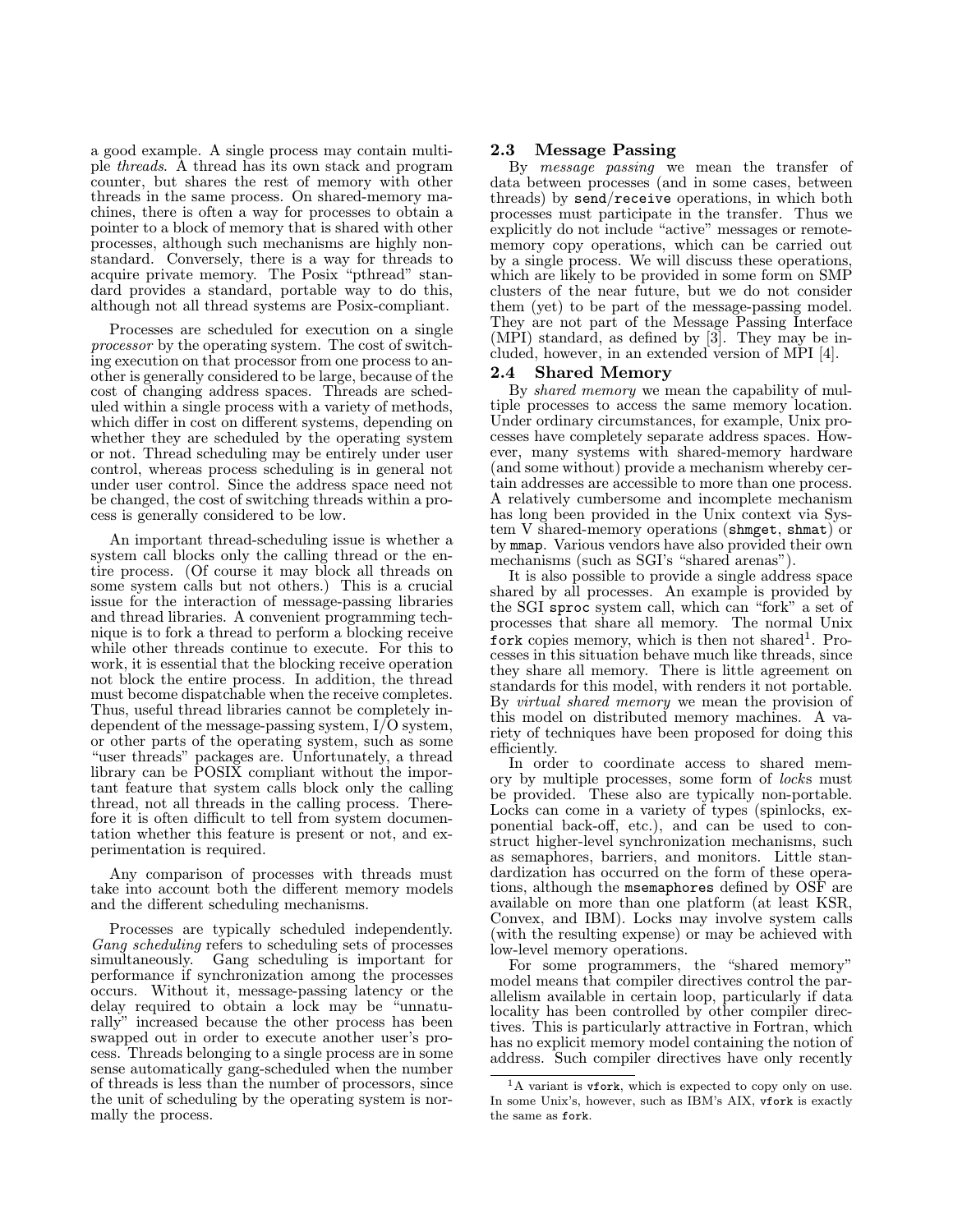achieved any type of standardization, with data distribution directives being specified by HPF [5].

# 2.5 "One-sided" Message Passing

A characteristic feature of what we define here as the message-passing model is that data can only be moved from the local address space of one process to the local address space of another process through the cooperation of both processes. This can cause unnecessary synchronization. Some systems offer "onesided" data transfer operations that offer some of the advantages of the shared-memory paradigm in a message-passing environment.

The first widely-used such system was the active message library on the CM-5, where messages could trigger actions, including node-to-node memory transfers, on remote nodes. A more recent version of this is the Cray T3D Shmem library, which provides put/get operations that can be used by a process on one node of the machine to transfer data to/from the memory of another node. In such schemes, a critical issue is how addresses on other nodes are represented, communicated, validated, and protected.

For examples, on the Cray T3D, physical addresses are communicated, and validation of the address for a put operation is done at the sending node. This is adequate for SPMD programs with uniform data layouts on all the nodes, but not for more sophisticated message-passing programs. On the Meiko CS-2, on the other hand, shadow page tables are maintained in the communication processor, so that virtual addresses can be communicated and addresses can be validated on the nodes where they are to be used.

#### 3 Criteria

Here we describe the criteria that we will use to evaluate programming models that can be supported on clusters of SMP's.

The first one is *performance*. For some users of such machines, no programming model will be acceptable if it prevents them from obtaining a very large percentage of the maximum available performance. They are likely to evaluate the performance of applications in terms of floating point operations per second, with message-passing latency and bandwidth treated as known obstacles to obtaining peak megaflop rates. Since peak megaflop rates of today's RISC processors depend on having operands in cache, cache effects are an important part of the model.

The second major consideration is *portability*. There are at least three types of portability. Firstly, there are already "dusty deck", or "legacy", parallel programs. The ease with which these programs, often currently running on distributed-memory MPP's, can be moved to SMP clusters will be a factor in the market acceptance of the SMP's. Secondly, users increasingly have access to multiple computers of the same programming model, and will want their code to be portable from one SMP cluster to another. Standards such as MPI will be helpful in creating highperformance portable code. And finally, as software life cycles get longer and hardware life cycles get shorter, portability is necessary to be able to continue to develop and run the same application on multiple generations of the same manufacturer's products.

It is crucial that the models support correctness in that users cannot corrupt the memory of other processes. The Elan hardware in the Meiko CS-2, which maintains copies of page tables on the communications processor, is an example of a correctness-promoting design.

Ease of use relates to how cumbersome it is to write high-performance, portable, correct code at the level we are addressing here. Some may consider this irrelevant, assuming that "users" will interface to these systems through high-level parallel languages (e.g., Fortran M), parallel versions of existing languages (e.g., HPF), or "distributed objects". Nonetheless, someone has to provide these higher-level systems, and for them ease of use translates into more robust, less expensive, more maintainable user systems.

#### 4 Components of the model

There are several components of any programming model for SMP's. These components are (almost) independent. We will consider all combinations of them.

#### 4.1 Address space

The first part of the programming model to consider is whether or not the user sees a single address space (shared memory) or separate and distributed address spaces.

There is also an intermediate position: the address spaces are mostly distinct, but it is possible to have some space that is shared. This model is typified by the Unix System V shared memory operations. In this model, users can allocate shared memory, often with a special malloc (in C) or compiler directives (e.g., shared common for Fortran).

#### 4.2 Process scheduling

The next part of the programming model concerns how the threads of control are handled. On each SMP, a user may have one or more processes, each of which may have one or more threads of control. There are a number of cases:

- 1. One process per thread of control, no more processes than processors.
- 2. One process on the SMP, with many threads of control (but no more than the number of processors)
- 3. Many processes (more than the number of processors), one thread per process
- 4. Many threads in each process
- 5. Combinations of these.

Each of these can be combined with the different memory models. Specifically, we do not require that processes have disjoint address spaces.

In this model, a key feature of a thread is the usercontrol over the scheduling of threads. This is the only major distinction between threads and processes that share an address space. (But recall the discussion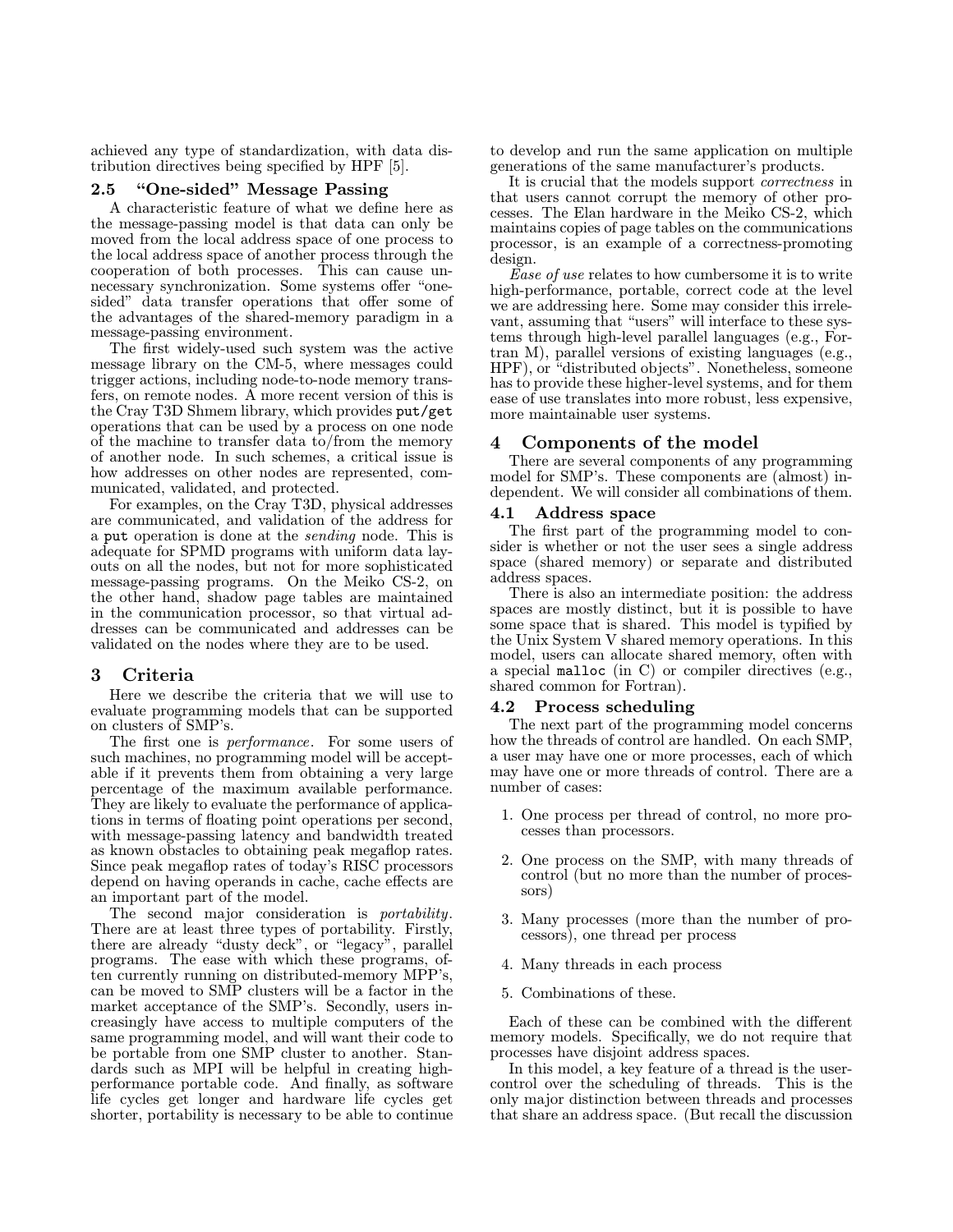in Section 2 on whether system calls block threads or processes.)

One issue that affects the choice of threads or processes is how they are scheduled. For many applications, there are three important choices. They are

- All processes/threads scheduled independently
- All processes/threads within a single SMP can be scheduled together (gang scheduling)
- All processes/threads can be scheduled together (grand gang scheduling)

In the discussion above, we distinguished between at most one user process per processor and more than one user process per processor without discussing how the number of processors is characterized. The obvious characterization that takes the number of processors may be misleading, since we are referring, particularly in the case of gang scheduling, to processors that the user has effectively exclusive access to. On an SMP running a full-featured operating system such as some variant of Unix, the operating system and its demons can consume enough CPU resources to cause performance problems for applications that use static load balancing (such demons include network demons, file system, accounting, message logging, etc). Thus, on an SMP with  $p$  processors, a user may want to use only  $p-1$ , leaving the last for the operating system. This is expensive for the user, of course.

#### 4.3 Heterogeneity of model

The last component to consider is whether the user sees a uniform model (e.g., all shared memory or all message-passing) or not.

A uniform programming effectively hides some aspect of the cluster of SMPs. One model hides the shared memory of the SMPs by using message-passing everywhere. The other hides the interconnections between the clusters by using shared memory everywhere (that is, virtual shared memory between SMP's).

## 5 Commentary

There are eight basic options (2 choices along each of 3 axes). Two of these, non-shared address space threads with either model, are irrelevant and will not be discussed further.

The remaining six are shown in Table 1. In this section we examine each of the six possible models and discuss them with respect to the criteria described in Section 3.

1. Shared-memory processes, non-uniform programming model. This model has the potential to provide high-performance on SMP clusters, due to explicit exploitation of shared memory on single SMP's. It is most likely to be realized in compiler-based parallelism for exploiting shared memory with explicit message passing between nodes (individual SMP's). Particularly in the case of large SMP's, explicit shared-memory programming, coupled with a small amount of message-passing, will deliver high-performance. Peak performance will depend on the hardware (and software!) that connects the nodes.

| Type | Address    | Processes  | Uniform                |
|------|------------|------------|------------------------|
|      | Space      | or Threads | Model                  |
|      | shared     | process    | no                     |
| 2.   | non-shared | process    | $\mathbf{n}\mathbf{o}$ |
| 3.   | shared     | thread     | $\mathbf{n}$           |
|      | shared     | process    | yes                    |
| 5.   | non-shared | process    | yes                    |
|      | shared     | thread     | yes                    |

Table 1: Possible Models

- 2. Non-shared-memory processes, nonuniform. This is not really an option, since if the processes don't share memory the model is uniform and occurs below.
- 3. Shared-memory, threads, nonuniform model. Compilers for systems that support threads are very likely to produce code that exploits multiple processors sharing all memory by compiling for threads rather than separate processes. The model will be non-uniform if the programmer adds explicit message-passing calls to his code. Also, programmers may write explicitly multi-threaded programs that use message passing. Note that this is only possible with a thread-safe message-passing library like MPI [3].
- 4. Shared-memory, processes, uniform model. This is the virtual shared memory programming model, in which all memory is shared, It is likely to be less efficient on SMP clusters (and on pure distributed-memory machines) than on SMP's, but useful in porting codes developed on single SMP's.
- 5. Non-shared, process, uniform model. This is the most portable of all the programming models considered here, because it consists of pure message passing, with the shared memory in each SMP used to provide particularly efficient message passing among processes on that node (See Section 5.2). One could expect MPI programs, for example, to port transparently from MPP's to SMP's and SMP clusters, with good performance.
- 6. Shared-memory, uniform, with threads. This is the same as the preceding, but with threads instead of processes.

# 5.1 A Note on Message Passing among Threads

For large SMP's, some have advocated porting message-passing codes to the SMP's by replacing processes by a single multithreaded process in order to gain the advantages of fast thread scheduling along with the sharing of memory that can make the message passing particularly efficient. This can be an effective approach, but one must be sure to understand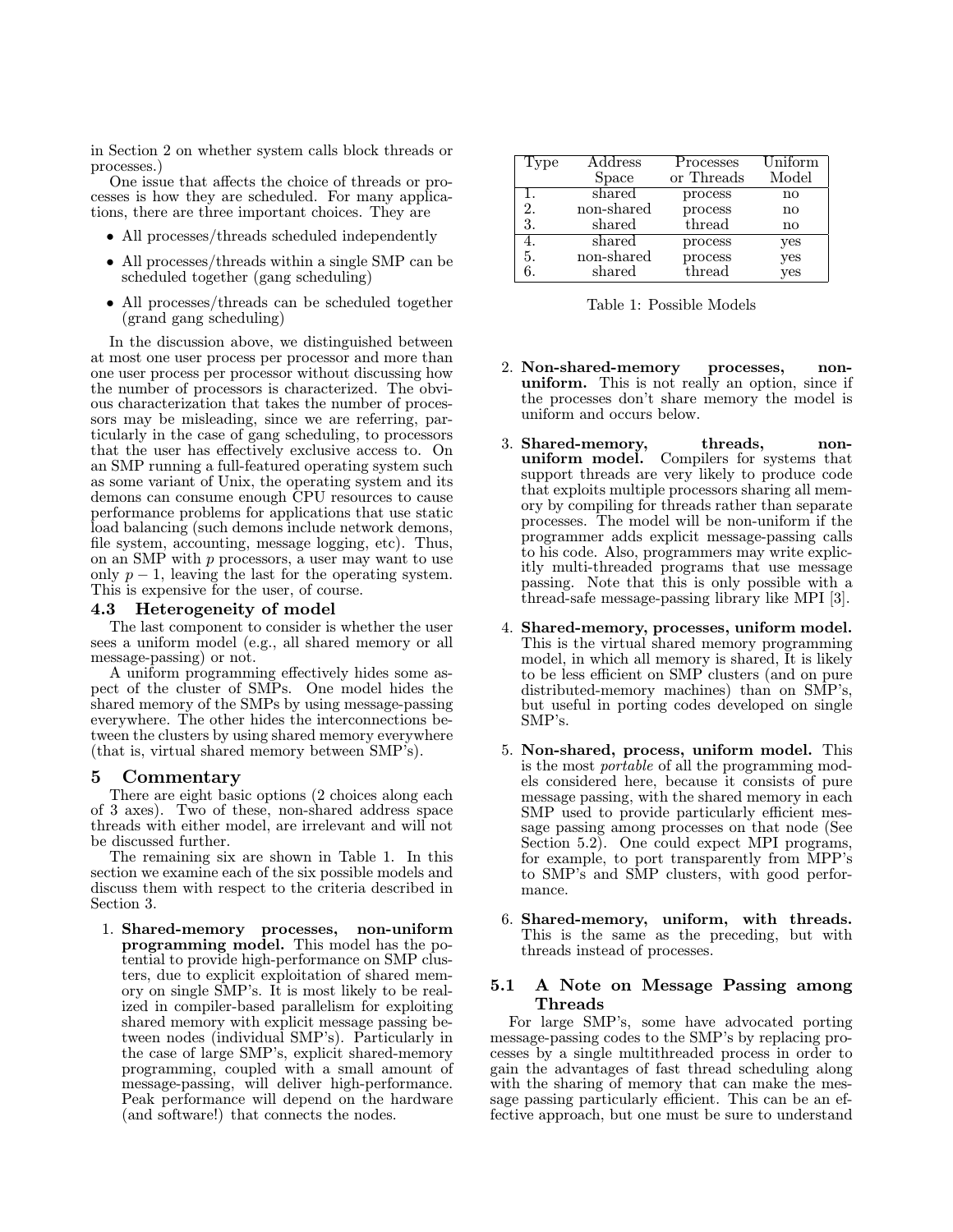the issues involved. The port is unlikely to be transparent, because of the very different memory models involved. In particular, when replacing processes with threads, variables that were by default (and by necessity) local to each process will now become shared by default. One can expect that changes will have to be made to a message-passing code for it to run with threads on an SMP, and that the changes will not port back to the distributed-memory machine, where threads sharing memory on different nodes is unlikely to be supported. It is also the case that threads are not the only way to obtain shared memory on most SMP's; there is always some kind of explicit shared memory available.

The issue is really scheduling. The main motivation for replacing processes by threads without replacing the message passing with explicit shared-memory operations is to get all threads scheduled on multiple processes simultaneously. If the operating system supports gang scheduling of processes (as is possible with SGI's sproc) then the need to address this model is eliminated.

## 5.2 Is message-passing slow?

One assumption that many researchers make is that message-passing is slow and that a shared memory model is faster. This view is based on the overhead of message-passing operations (i.e., matching message tags, synchronizing senders and receivers, and data buffer management). While there is some truth to this, the actual situation is more complex.



Figure 1: Performance for message-passing on shared memory hardware (preliminary figures)

To see why, first consider a shared memory program. Each access to shared data must be guarded, either by an explicit lock or some sort of barrier synchronization. Depending on the amount of hardware support for managing locks (or monitors or critical sections), this can be relatively expensive; in SMPs providing multiprocessing, even hardware support will probably need to be managed by the operating system, causing locks to require a system call (locks based



Figure 2: Performance for message-passing on shared memory hardware with two copies (preliminary figures)

purely on atomic reads and writes require many operations and are also not inexpensive).

Message passing requires many of the same operations. In one implementation, sending a message involves two locks and and a data copy, as well as some logic. This is not much higher than the locks required by shared memory.

Now consider the cost to access data. In shared memory, the data may be read directly. In messagepassing, it must be copied from one buffer to another. This suggests that message-passing involves extra data-motion. But this need not be so. If there is one thread of control per processor, and each processor has a separate data cache, then even in the shared-memory case, the data will need to be copied into the cache of the processor that is referencing it. Thus, shared-memory may also need to copy the data, although this happens implicitly. The advantage over message-passing is thus primarily one of being able to access all of memory directly, without synchronizing with any other processor. But is this such an advantage?

Users must protect all memory reference operations (safe code must lock everything); locks are removed (implicitly) by assertions that data is not subject to multiple simultaneous writers or non-atomic read operations. This programming cost is often not taken into account.

Experiments on an SGI Power Challenge bear this out. The maximum obtainable bandwidth on this particularly system is 600 MB/sec; the asymptote is 586 MB/sec for the message-passing model (See Figure 1). Latency for short messages is close to locking cost. Note that these figures are for cache-to-cache copies.

Note that it is shared-memory hardware that makes this performance so good; our argument is that writing effective programs with shared memory is harder than it might seem, and in many situations any ad